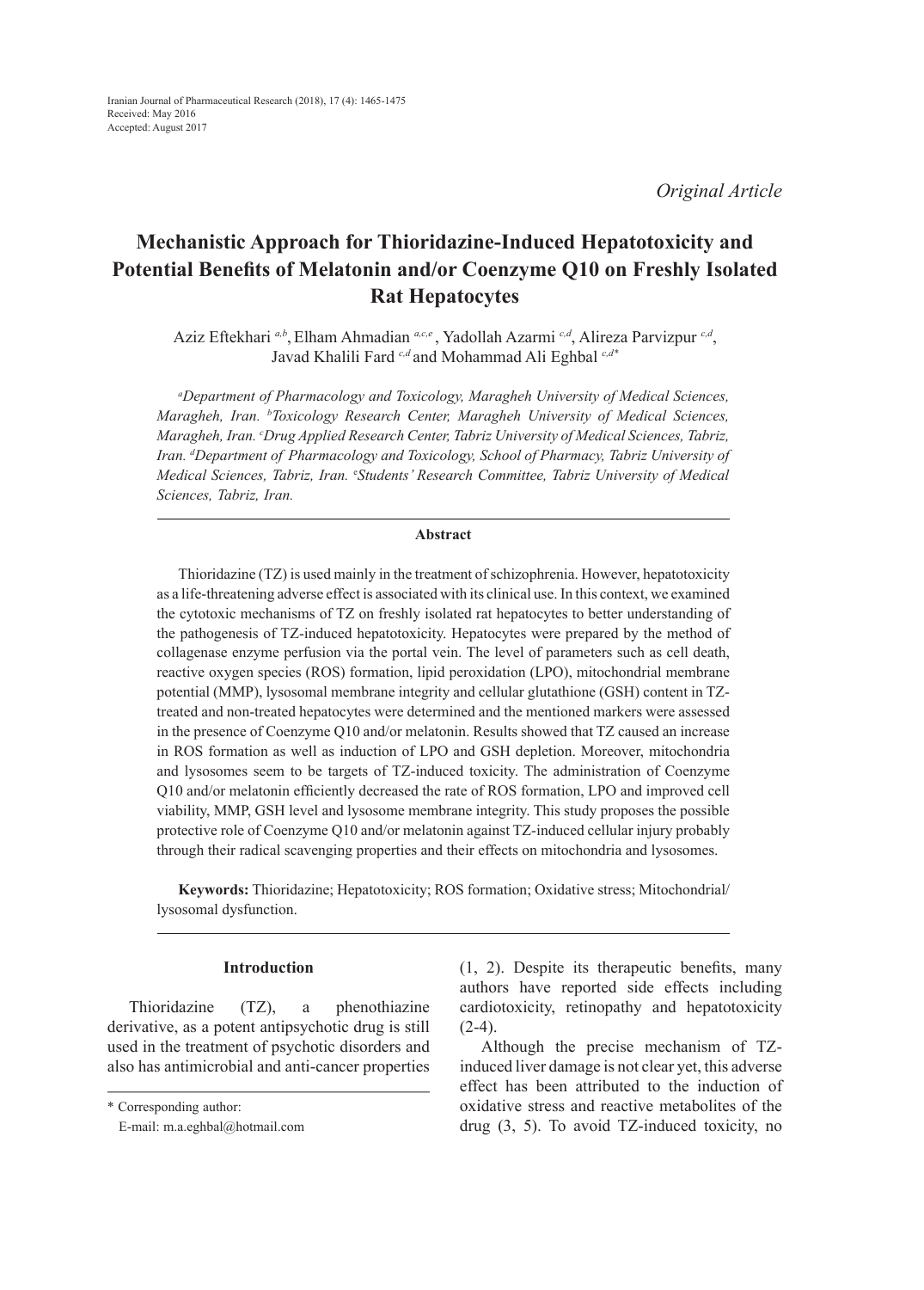specific protecting agent has been described.

Oxidative stress is tightly connected to the pathogenesis of various disease and chemical induced toxicities (6-9). Multiple studies and our previous laboratory reports provided strong evidence that antioxidants including melatonin are important hepatoprotective agents with a broad spectrum in drug-induced liver toxicities (8-11). Melatonin (N-acetyl-5-metyoxytryptamine), as a potent endogenous antioxidant, has numerous physiological and biochemical functions (12). The protective effects of melatonin could be due to its up regulatory effects on the antioxidant enzymes that control reactive oxygen species (ROS) production and reduce lipid peroxidation (LPO) (12). Also, melatonin induces the activity of the glutamylcysteine synthetase, which stimulates the production of the other intracellular antioxidant, glutathione (13).

Coenzyme Q10 (CoQ10) or ubiquinone, is a well-known vitamin-like substance that acts as a proton–electron carrier in the mitochondrial electron transport chain which consequently supplies the energy need of the cell (ATP ) (14). It has been shown that CoQ10 can interact directly with ROS and LPO. Also, CoQ10 is the precursor of different endogenous antioxidants (cellular vitamin E and C regeneration and increment of glutathione reductase and superoxide dismutase levels) (15).

Literature search has fetched several reports demonstrating the protective effects of CoQ10 on drug/xenobiotic-induced hepatotoxicity (16, 17). Beneficial impacts of this agent have been shown in conditions characterized by decreased cellular GSH content, oxidative stress and mitochondrial membrane collapse (16, 17).

The major objective of this study was not only to investigate the exact underlying mechanism of TZ hepatotoxicity, but also to evaluate the potential effects of CoQ10 and/or melatonin against TZ-induced cellular damage in isolated rat hepatocytes. Therefore, we aimed to evaluate the influence of TZ on isolated rat hepatocytes by assessing alterations in cell viability, ROS formation, LPO, GSH level, mitochondrial/ lysosomal function and the potential effects of CoQ10 and/or melatonin on the development of TZ-induced hepatotoxicity and oxidative stress in isolated rat liver cells.

#### **Experimental**

*Chemicals*

Melatonin, 4-2-hydroxyethyl-1 piperazineethanesulfonic acid (HEPES) and oxidized glutathione (GSSG) were obtained from Acros (New Jersey, USA). Thiobarbituric acid (TBA) was purchased from Serva (Heidelberg, Germany). Cimetidine was obtained from Medisca Pharmaceutique Inc. (Montreal, Canada). Bovine serum albumin was purchased from the Roche diagnostic corporation (Indianapolis, IN, USA). Trypan blue, GSH and Phenobarbital were purchased from Merck Chemical Company (Darmstadt, Germany). Type II collagenase and all other chemicals were obtained from Sigma–Aldrich chemical Company (St. Louis, MO, USA).

## *Experimental animals*

Adult male Sprague-Dawley rats (250–300 g) were kept in standard ventilated plastic cages with 12 h light cycle and ambient temperature of 20-22 °C with a 50-60% relative humidity. Animals were fed a normal standard chow diet and water *ad libitum*. The animals received humane care according to the ethical guidelines of National Institute of Health (NIH publication No. 85-23, revised 1985). All experiments were conducted according handling protocol of Tabriz University of Medical Sciences, approved by a Committee of Animal Experimentation.

## *Isolation of Rat Hepatocytes*

Collagenase perfusion method was used to isolate rat hepatocytes as described previously  $(18)$ . Isolated hepatocytes  $(10 \text{ mL}, 10^6 \text{ cells/mL})$ were incubated in the Krebs-Henseleit buffer  $(pH = 7.4)$  in continuously rotating round bottom flasks supplemented with 12.5mM HEPES, under an atmosphere of carbogen gas ( $95\%$  O<sub>2</sub> and  $5\%$  $CO<sub>2</sub>$ ) in a 37 °C water bath (18). Hepatocytes were preincubated for 30 min prior to addition of chemicals. We used  $EC_{50}$  concentrations for TZ (50  $\mu$ M) in order to prevent either nontoxic or very toxic conditions in this study. According to the ACMS (Accelerated cytotoxicity screening technique) method the  $EC_{50}$  of a chemical in hepatocyte is defined as the concentration which decreases the hepatocyte viability down to 50%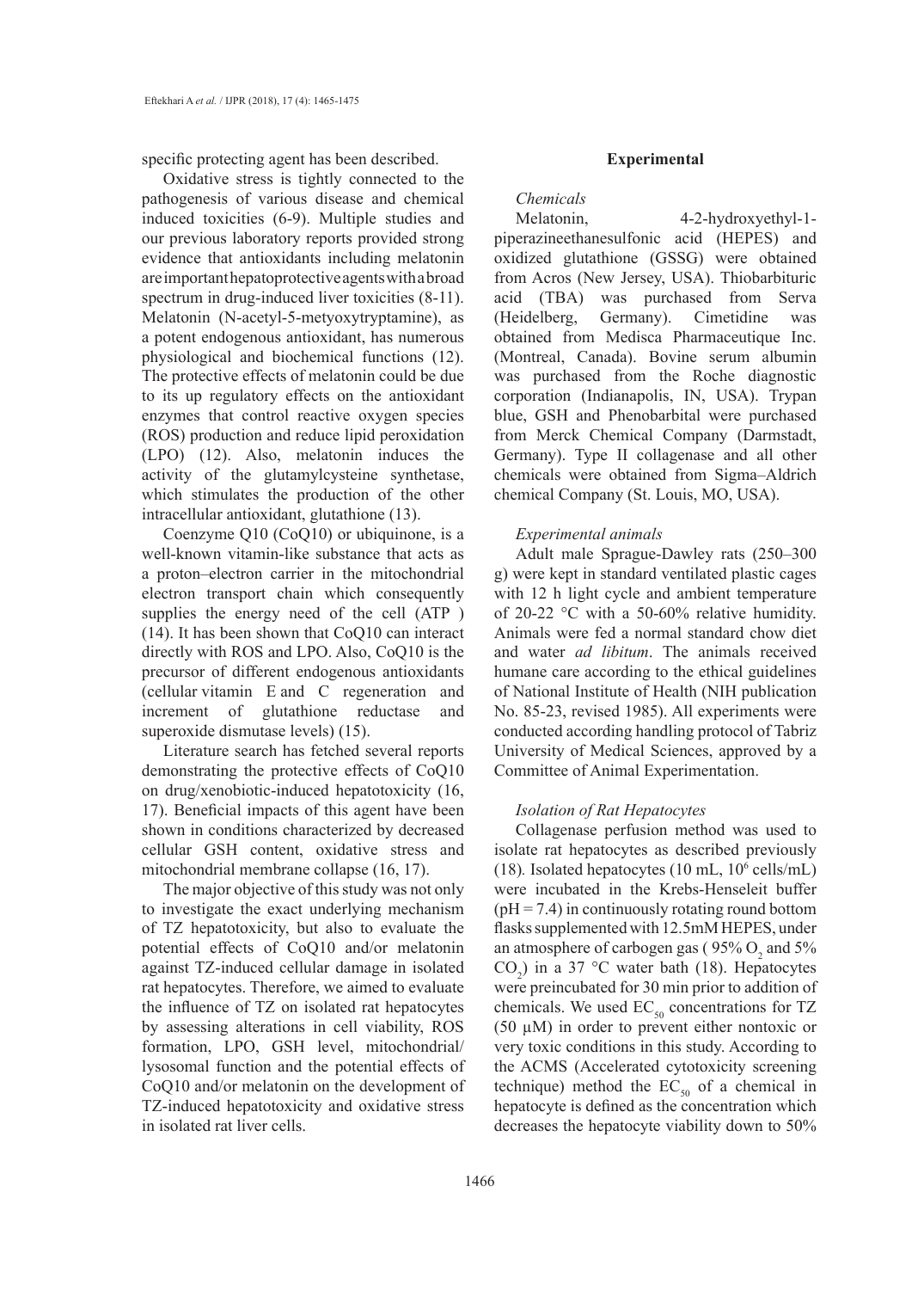following 120 min incubation (4).

The doses of CoQ10 was chosen from similar studies that were conducted on freshly isolated rat hepatocytes (17). An optimum effective dose of melatonin that provided suitable protection was found to be 400 µM. To prepare CYP450 inhibited hepatocytes, cimetidine was added 30 min before other reagents to the flasks containing hepatocytes (19, 20). Glutathione (GSH)-depleted hepatocytes were prepared by preincubation of hepatocytes with 200 µM 1-bromoheptane for 30 min as described before (21).

#### *Cell Viability*

After the isolation process, hepatocytes viability was determined microscopically by the trypan blue (0.1% w/v) exclusion test (18). Cell viability was assessed every 60 min during 180 min of incubation period. Approximately 85 % to 90 % of hepatocytes were viable before use.

#### *Determination of ROS*

The rate of TZ-induced ROS formation was determined by adding of 2.7-dichlorofluoresceindiacetate (DCFH-DA) to the incubation medium (22). DCFH-DA penetrates hepatocytes and becomes hydrolyzed by an intracellular esterase to form dichlorofluorescein (DCFH) which reacts with intracellular ROS to form the highly fluorescent 2, 7-dichlorofluorescein that effluxes the cell. Briefly, DCFH-DA (1.6 μM) was added to the hepatocyte incubation and aliquots (1 mL) were withdrawn at 15, 30 and 60 min time points after TZ treatment. These samples were then centrifuged for 1 min at 3000*g*. The fluorescence intensity of DCFH was measured using a Jasco R\_ FP-750 spectrofluorometer (Jasco Corporation, Tokyo, Japan) with excitation and emission wavelengths of 500 and 520 nm, respectively (22).

## *Determination of Lipid peroxidation*

LPO which has an undesirable effect on cell membrane or subcellular organelles membranes is often a subsequent event of drug/xenobioticinduced oxidative (23). Hepatocytes LPO was determined by measuring the thiobarbituric acid reactive substances (TBARS) that were formed during the decomposition of lipid hydroperoxide. Briefly, 250 μL trichloroacetic acid (TCA 70% w/v) was added to 1 ml of hepatocytes suspension (106 cells) and centrifuged for 15 min at 3000*g*; then 1ml of thiobarbituric acid (TBA  $0.8\%$  w/v) was added to supernatant and boiled for 20 min. The absorbance was determined at 532 nm in an Ultrospec®  $2000$  UV spectrophotometer10).

# *Determination of mitochondrial membrane potential*

Rhodamine 123, the cationic fluorescent dye, accumulates in intact mitochondria by facilitated diffusion and is used as a probe for mitochondrial membrane potential (MMP) loss. When MMP is altered by any xenobiotic, the diffusion of the dye ends up leading to accretion of the amount of rhodamine 123 in media. For this purpose 1mL samples of the cell suspension were picked up and centrifuged at 1000 *g* for 1 min at the given times. Afterwards, the cell pellet was resuspended in 2 mL of fresh incubation medium containing 1.5 μM of rhodamine 123 and incubated at 37 °C in a water bath while a gentle shake was done. Hepatocytes separation was done by centrifugation at 3000 *g* for 1 min and the amount of rhodamine 123 left in the incubation medium was determined using a Jasco FP-750 fluorescence spectrophotometer set at 490 nm excitation and 520 nm emission wavelengths (9).

#### *Measurement of intracellular GSH and GSSG*

Derivatization with iodoacetic acid and 1-fluoro-2,4-dinitrobenzene, by HPLC (24) using a µBondapak NH2 column (Water Associates, Milford, MA) was utilized to measure reduced glutathione (GSH) and oxidized glutathione (GSSG) contents in isolated hepatocytes. The procedure is based upon the principal formation of *S*-carboxymethyl derivatives of free thiols with iodoacetic acid followed by conversion of free amino groups to 2, 4-dinitrophenyl derivatives by reaction with 1-fluoro-2, 4-dinitrobenzene (FDNB). Nano-molar detection of GSH and GSSG levels is feasible with this method. In brief, 0.8 mL of the cell suspension was spun at 50 g for 40 s, and the cell pellet was resuspended in 0.8 mL of fresh Krebs-Hensleit medium. A volume of 0.2 mL of 25% metaphosphoric acid was added to deproteinize the sample followed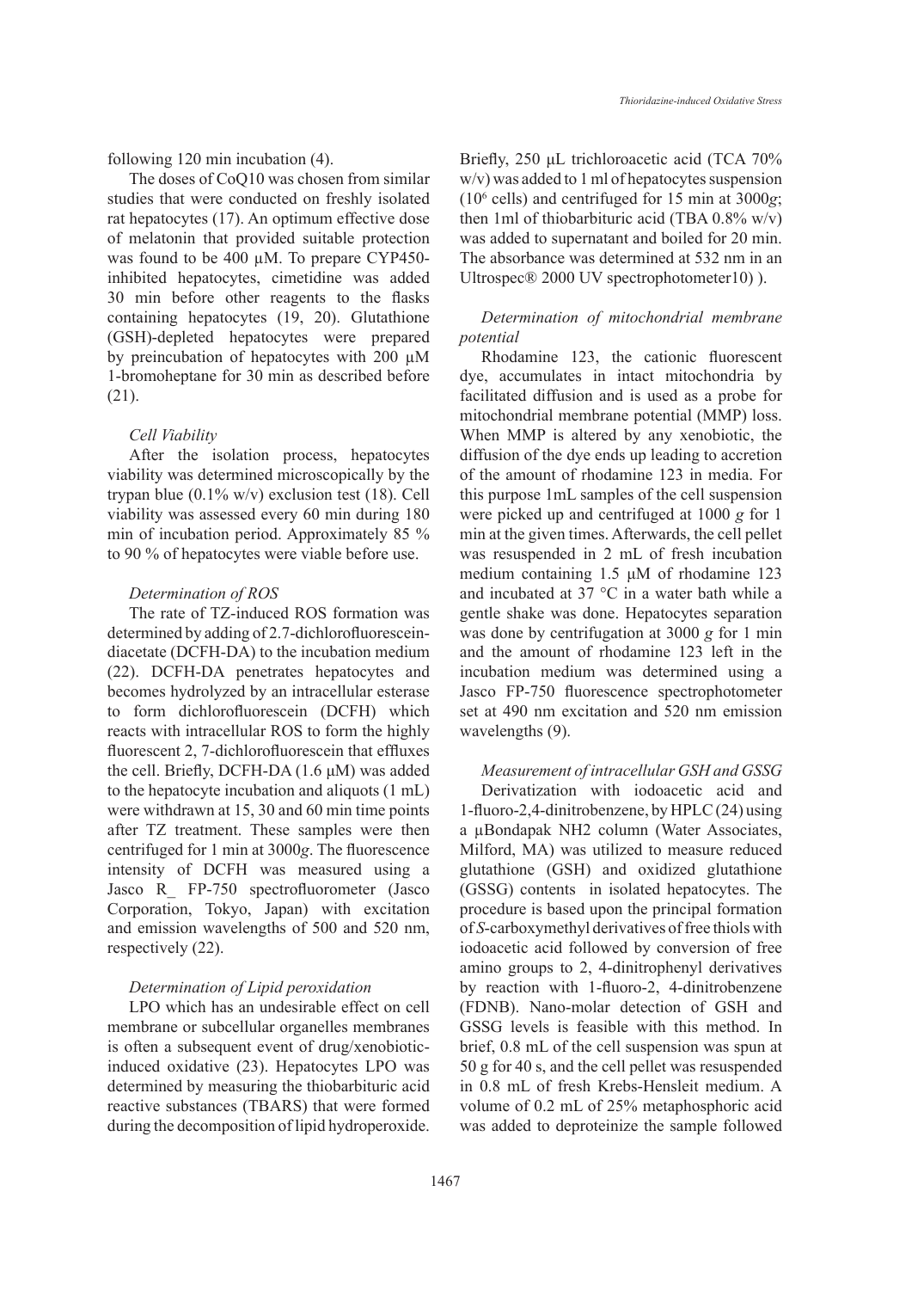

Figure 1. Concentration-response curves of thioridazine-induced cytotoxicity toward isolated rat hepatocytes. Isolated rat hepatocytes (10<sup>6</sup> cells/ mL) were incubated at 37 °C in rotating round bottom flasks with 95% O<sub>2</sub> and 5% CO<sub>2</sub> Henseleit buffer (pH 7.4). Data are given as Mean  $\pm$  SEM for three independent experiments. \*Different from control group ( $p$  < 0.05).

by centrifugation at 100×*g* for 5 min. Then, 0.5 mL of supernatant and 0.05 mL of iodoacetic acid were mixed in the presence of excess sodium bicarbonate and left in the dark at room temperature for 1 h. In the next step, 0.5 mL of FDNB solution (1.5%, v/v in ethanol) was added to the sample, left in the dark for 24 h at room temperature and then was analyzed by HPLC (18).

#### *Lysosomal membrane integrity assay*

Hepatocyte lysosomal membrane stability was measured through redistribution of the fluorescent dye, acridine orange (25). Acridine orange (5  $\mu$ M) pre-stained cell suspension (0.5) mL) were separated from the incubation medium by 1 min centrifugation at 800 g with a further resuspension in 2 mL of fresh incubation buffer. In order to eliminate the fluorescent dye, washing process was repeated twice. Acridine orange redistribution in the cell suspension was finally determined fluorimetrically using a Shimadzu RF5000U fluorescence spectrophotometer set at 495 nm excitation and 530 nm emission wavelengths.

#### *Statistical analysis*

The results are shown as the Mean  $\pm$  SEM for at 3 three independent experiments. Statistical analysis for the control and experimental groups was performed by a one-way analysis of variance

(ANOVA) followed by Tukey's *post hoc* test to assess significance. Results with values for *p* < 0.05 were considered statistically significant.

## **Results**

#### *Cytotoxicity Caused by TZ*

Incubation of isolated rat hepatocytes for 120 min at 37 °C with 50 μM TZ caused an approximate 50% cell death in a concentrationdependent manner as measured by the trypan blue exclusion assay through dose-response curve (Figure 1).

This EC50 value (50  $\mu$ M) of TZ was used to investigate potential cytotoxic mechanisms and alterations in biochemical markers. As presented in Table 1, 50 µM of TZ significantly increased hepatocytes membrane lysis compared to control hepatocytes. Melatonin and/or CoQ10 were added to hepatocytes to determine their effects on TZ-induced toxicity. The optimum doses for melatonin and/or CoQ10 were evaluated to be 400 µM and 200 µM respectively which effectively reduced TZ-induced cell death (Table1). Furthermore, preincubation of hepatocytes with cimetidine (2 mM) as a CYP450 inhibitor caused a significant decline in the percentage of cell death (Table1). As shown in table 1, TZ was more toxic towards glutathione depleted hepatocytes (with 1-bromoheptane) compared to the normal control cells ( $p < 0.05$ ) (Table 1).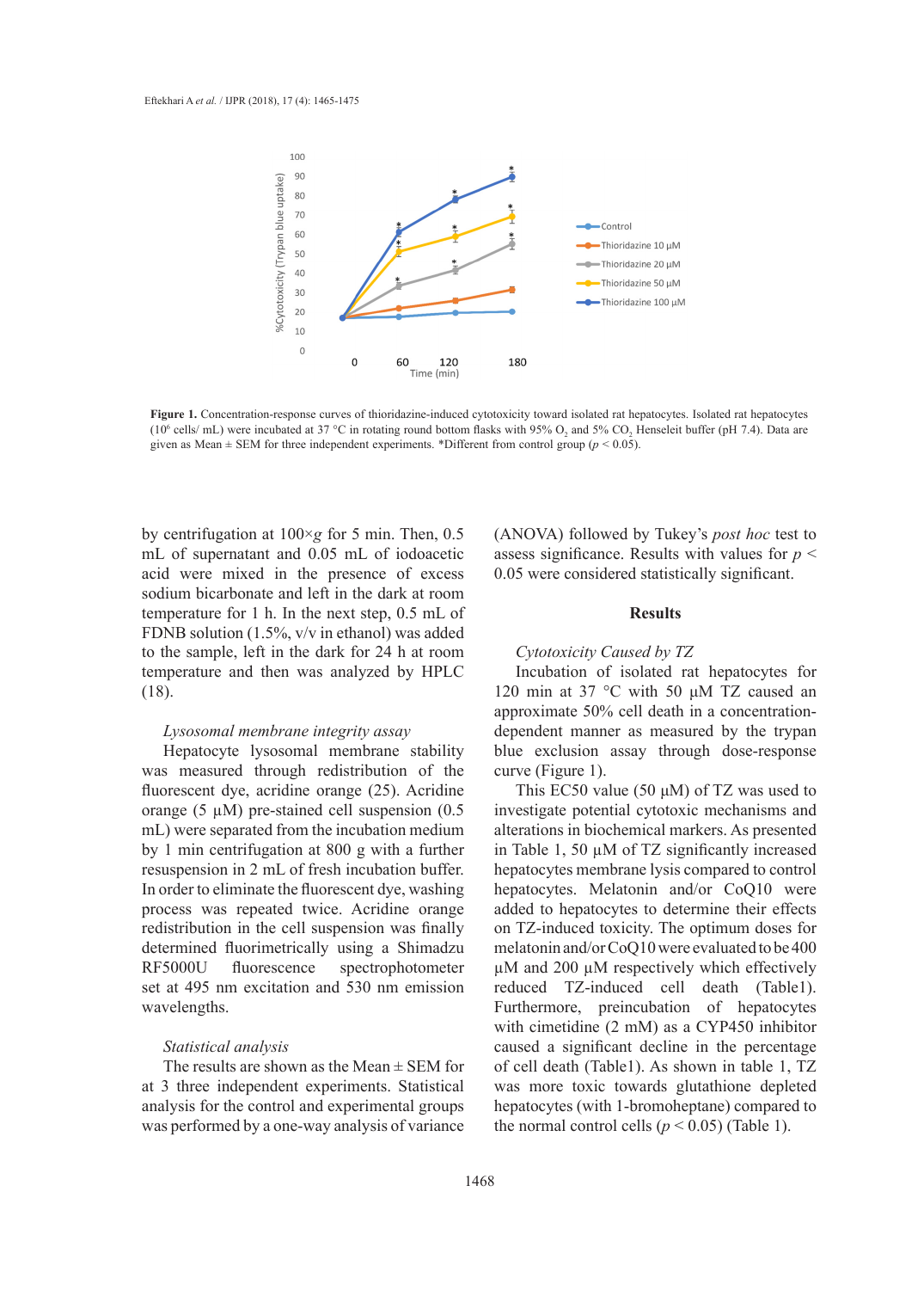|                               | Cytotoxicity %         |                    |                    |  |  |
|-------------------------------|------------------------|--------------------|--------------------|--|--|
| <b>Treatment</b>              | <b>Incubation time</b> |                    |                    |  |  |
|                               | $60$ min               | $120 \text{ min}$  | $180 \text{ min}$  |  |  |
| Control (only hepatocytes)    | $18 \pm 3$             | $21 \pm 2$         | $24 \pm 2$         |  |  |
| Thioridazine $(50\mu M)$      | $49 \pm 4^a$           | $58 \pm 4^{\circ}$ | $63 \pm 4^{\circ}$ |  |  |
| $+$ Melatonin (400 µM)        | $28 \pm 6^6$           | $31 \pm 3^{6}$     | $33 \pm 5^{\rm b}$ |  |  |
| $+$ CoQ10 (200 $\mu$ M)       | $25 \pm 5^{\rm b}$     | $28 \pm 4^{\rm b}$ | $30 \pm 4^{\rm b}$ |  |  |
| $+$ Cimetidine (2mM)          | $23 \pm 5^{\rm b}$     | $26 \pm 3^{6}$     | $28 \pm 3^{6}$     |  |  |
| 1-bromoheptane control        | $20 \pm 3$             | $23 \pm 3$         | $25 \pm 4$         |  |  |
| $+$ Thioridazine (50 $\mu$ M) | $55 \pm 3$             | $75 \pm 3^b$       | $84 \pm 4^{\rm b}$ |  |  |

**Table1.** Effect of antioxidants, cimetidine and GSH depletion on thioridazine-induced hepatocyte toxicity.

Hepatocytes (10<sup>6</sup> cells/mL) were incubated in Krebs–Henseleit buffer, pH 7.4, at 37 °C For 180 min following the addition of thioridazine (50 µM). Cell viability was assessed by trypan blue exclusion test (18). GSH depleted hepatocytes (with 1-bromoheptane) were prepared as described by Khan *et al.* (21). Results are demonstrated as mean  $\pm$ SEM .of at least three different experiments.

<sup>a</sup> Significant difference as compared to the control hepatocytes ( $p < 0.05$ ).

<sup>b</sup> Significant difference as compared to the Thioridazine-treated hepatocytes ( $p$ < 0.05).

#### *TZ-induced ROS formation*

Treatment of hepatocytes with 50 μM TZ led to a significant amount of ROS formation while administration of 400 μM melatonin, 200 μM CoQ10 and CYP inhibitor (cimetidine 2mM) effectively reduced ROS generation (Table 2). Also, as shown in Table 3, TZ-induced ROS formation significantly was increased in glutathione-depleted hepatocytes.

*The Effects of TZ on Lipid Peroxidation* As a consequence of ROS generation and

**Table 2.** Effect of antioxidants, cimetidine and GSH depletion on thioridazine-induced ROS formation.

|                               | ROS formation (DCF: fluorescent intensity units) |                     |                     |  |  |  |
|-------------------------------|--------------------------------------------------|---------------------|---------------------|--|--|--|
| <b>Treatment</b>              | <b>Incubation time</b>                           |                     |                     |  |  |  |
|                               | $15 \text{ min}$                                 | $30 \text{ min}$    | $60 \text{ min}$    |  |  |  |
| Control (only hepatocytes)    | $95 \pm 2$                                       | $107 \pm 3$         | $120 \pm 5$         |  |  |  |
| Thioridazine (50µM)           | $119 \pm 3^a$                                    | $148 \pm 3^{\circ}$ | $174 \pm 2^{\rm a}$ |  |  |  |
| $+$ Melatonin (400 µM)        | $103 \pm 2^{6}$                                  | $109 \pm 4^{\rm b}$ | $134 \pm 3^{6}$     |  |  |  |
| $+$ CoO10 (200 $\mu$ M)       | $101 \pm 3^{b}$                                  | $112 \pm 3^b$       | $131 \pm 5^b$       |  |  |  |
| $+$ Cimetidine (2mM)          | $106 \pm 4^{\rm b}$                              | $110 \pm 5^{\rm b}$ | $128 \pm 3^{6}$     |  |  |  |
| 1-bromoheptane control        | $98 \pm 3$                                       | $112 \pm 2$         | $125 \pm 3$         |  |  |  |
| $+$ Thioridazine (50 $\mu$ M) | $173 \pm 3^{b}$                                  | $236 \pm 4^{\circ}$ | $342 \pm 2^{b}$     |  |  |  |

Hepatocytes (10<sup>6</sup> cells/mL) were incubated in Krebs–Henseleit buffer pH7.4 at 37 °C for 60 min following the addition of thioridazine (50 µM). ROS generation measured by dichlorofluorescein (DCF) formation method expressed as fluorescent intensity units (22). GSH depleted hepatocytes (with 1-bromoheptane) were prepared as described by Khan *et al.* (21). Values are expressed as mean  $\pm$  S E M of three separate experiments.

<sup>a</sup> Significant difference in comparison with control hepatocytes ( $p < 0.05$ ).

<sup>b</sup> Significant difference in comparison with thioridazine-treated hepatocytes ( $p < 0.05$ ).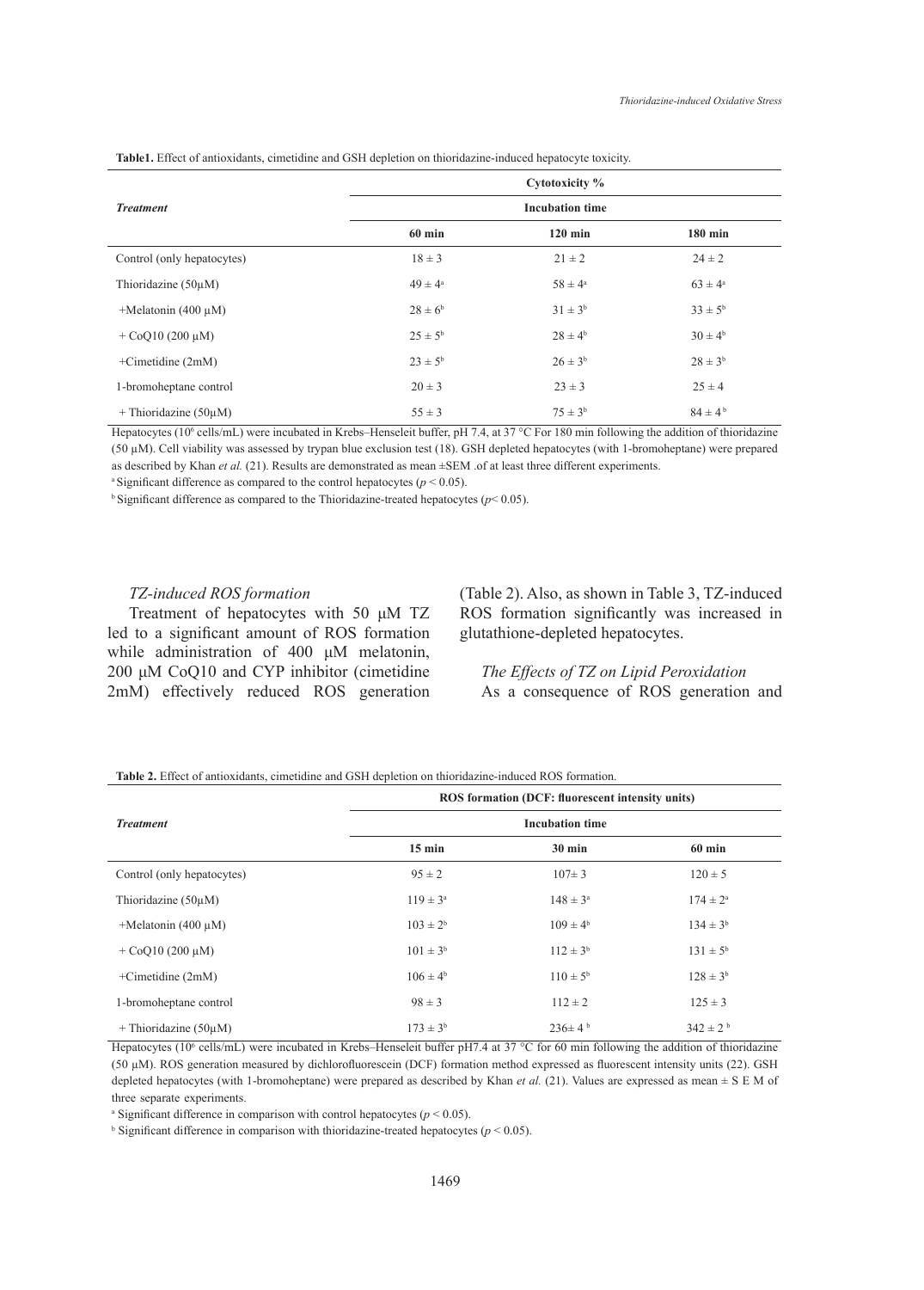

**Figure 2.** Hepatocytes (10<sup>6</sup> cells/mL) were incubated in Krebs–Henseleit buffer pH 7.4, at 37  $\degree$  for 60 min following the addition of thioridazine (50 µM). TBARS formation was expressed as µM concentrations (10). GSH depleted hepatocytes (with 1-bromoheptane) were prepared as described by Khan *et al*. (21). Values are expressed as mean ± SEM of three separate experiments. a Significant difference in comparison with control hepatocytes (*p* < 0.05).

<sup>b</sup>Significant difference in comparison with thioridazine -treated hepatocytes ( $p < 0.05$ ).

oxidative stress, peroxidation of membrane lipids was increased by TZ which was concurrent with the production of TBARS. As shown in Figure 2, TZ-induced toxicity was associated with the peroxidation of lipids. Again treatment with antioxidants (melatonin and/or CoQ10) decreased the production of TBARS significantly  $(p < 0.05)$ . In the hepatocytes whose glutathione had been depleted by 1-bromoheptane, TZassociated LPO was increased dramatically (Figure 2).

# *The Effects of TZ on Mitochondrial Membrane Potential*

The MMP is the major driving force for ATP production and alterations on this parameter were measured with a potentiometric fluorescent probe rhodamine 123, which can accumulate in negatively charged mitochondrial matrix. As shown in figure 3, TZ (50  $\mu$ M) dramatically reduced the mitochondrial membrane potential (MMP) which is a bold marker of mitochondrial toxicity. TZ-induced mitochondrial membrane collapse was effectively prevented by CoQ10 and/or melatonin  $(p < 0.05)$  (Figure 3). Depletion of glutathione reservoirs markedly increased TZ-induced mitochondrial depolarization (Figure 3).

*The Effects of TZ on GSH/GSSG Levels* As shown in table 3, after incubation with TZ (50 μM), the intracellular GSH level was decreased and the depletion of GSH was subsequently followed by an increase in glutathione disulfide (GSSG) level. In contrast, treatment of hepatocytes with CoQ10 and/or melatonin significantly  $(p < 0.05)$  prevented not only GSH depletion, but also the increment of GSSG levels caused by TZ. Both of the antioxidants (CoQ10 and melatonin) did not cause significant changes ( $p < 0.05$ ) in hepatocytes GSH/GSSG status at the concentrations used when administered alone (data not shown).

*TZ-induced lysosomal membrane stability change*

Loading of hepatocyte lysosomes with acridine orange following hepatocyte treatment with TZ caused a significant redistribution of acridine orange from lysosomes to cytosol within 60 min, indicating leakiness of lysosomal membrane (Figure 4). TZ-induced acridine orange redistribution was again prevented by CoQ10 and/or melatonin (Figure 4). Also, depletion of hepatocytes glutathione again enhanced the acridine orange release from the lysosomes in TZ-treated hepatocytes. In this experiment, antioxidants (CoQ10 and melatonin) did not exhibit any significant effect  $p > 0.05$ ) on the aforementioned hepatocytes cytotoxicity markers at used concentrations when used alone (data not shown).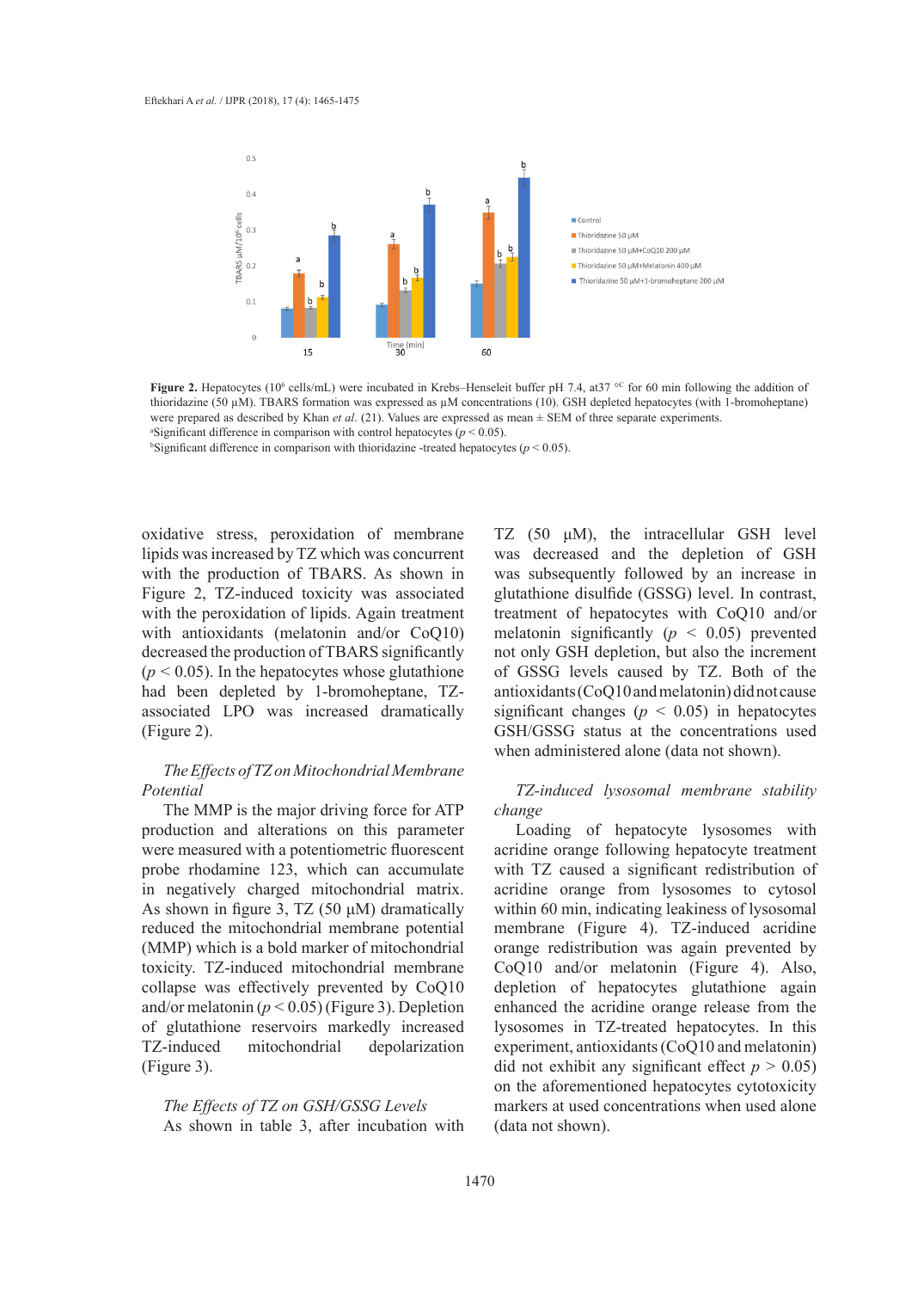

**Figure 3.** Hepatocytes (10<sup>6</sup> cells/mL) were incubated in Krebs–Henseleit buffer, pH 7.4, at 37 °C for 60 min following the addition of thioridazine (50µM). Mitochondrial membrane potential was determined as the percentage of mitochondrial rhodamin reuptake between control and treated cells (9). GSH depleted hepatocytes (with 1-bromoheptane) were prepared as described by Khan et al. (21). Values are expressed as mean  $\pm$  SEM of three separate experiments.

<sup>a</sup> Significant difference in comparison with control hepatocytes ( $p < 0.05$ ).

 $\frac{1}{2}$  Significant difference in comparison with thioridazine-treated hepatocytes ( $p < 0.05$ ).  $\sin\left(\frac{\pi}{6}\right)$  is comparison with difference in calculate hepatocytes  $(p \sim 0.05)$ .

#### **Discussion**

TZ, as a piperidine-type phenothiazine antipsychotic is used in the management of psychosis but there are toxicological implications associated with its intake such as hepatotoxicity and cardiotoxicity (2, 26). It was demonstrated that phenothiazines-induced cytotoxicity was associated with oxidative stress, apoptosis and mitochondrial dysfunction (18,27-29). Otręba1 *et al.* demonstrated that TZ 13 stimulates the generation of reactive species and also alterations in the activity of superoxide dismutase and catalase enzymes were also stated by other authors (1, 4). The present

**Discussion** work provides the first *in-vitro* study on the mechanisms involved in TZ-induced oxidative stress and organelle disorders using isolated rat and previous phenothiazine stress and organelle disorders using isolated rat tic is used in the management hepatocytes. Our results showed that oxidative osis but there are toxicological stress is firmly involved in the pathogenesis of TZ-induced cytotoxicity and it was prevented by concentration of the metal contration of the metal concentration of the concentration of the concentration of the concentration of the concentration of the concentration of the concentration of the concentration of the con harmony with previous studies (30-33). Also, we confirmed that TZ-induced ROS formation was prevented by CoQ10 and/or melatonin.

> Even though the mechanisms of TZ cytotoxicity is not precisely elucidated so far, there are some evidence that reactive metabolites may play an important role in this toxicity (3). Our results demonstrated that inhibition of

| Table 3. Effect of antioxidants on Intracellular GSH and GSSG during thioridazine-induced hepatocyte injury. |  |  |
|--------------------------------------------------------------------------------------------------------------|--|--|
|--------------------------------------------------------------------------------------------------------------|--|--|

| <b>Addition</b>              |                            |                            |                       | Intracellular GSH (nmol/10 <sup>6</sup> cell) Intracellular GSSG (nmol/10 <sup>6</sup> cell) |                      |                   |
|------------------------------|----------------------------|----------------------------|-----------------------|----------------------------------------------------------------------------------------------|----------------------|-------------------|
| <b>Incubation Time (min)</b> | 15                         | 30                         | 60                    | 15                                                                                           | 30                   | 60                |
| Control                      | $56.39 \pm 4$              | $52.26 \pm 5$              | $48.31 \pm 3$         | $5.74 \pm 4$                                                                                 | $6.98 \pm 4$         | $10.15 \pm 4$     |
| Thioridazine50uM             | $48.13 \pm 5^{\circ}$      | $45.29 \pm 3^a$            | $39.34 \pm 6^{\circ}$ | $10.13 \pm 7^*$                                                                              | $14.64 \pm 8^*$      | $19.47 \pm 4^*$   |
| $+$ Melatonin 400 µM         | 55.75 $\pm$ 3 <sup>b</sup> | 51.47 $\pm$ 5 <sup>b</sup> | $48.85 \pm 6^b$       | 6.92 $\pm$ 3 <sup>b</sup>                                                                    | $8.57 \pm 5^{\rm b}$ | $11.61 \pm 4^b$   |
| $+$ CoO10 200 $\mu$ M        | 56.14 $\pm$ 6 <sup>b</sup> | 51.58 $\pm$ 4 <sup>b</sup> | $47.64 \pm 5^{\rm b}$ | $6.07 \pm 3^{b}$                                                                             | $713 \pm 5^{6}$      | $10.41 \pm 6^{b}$ |

Hepatocytes (10<sup>6</sup> cells/mL) were incubated in Krebs–Henseleit buffer pH 7.4 at 37 °C for 1 h following the addition of thioridazine (50  $\mu$ M). Intracellular GSH and GSSG was determined by HPLC analysis (18).<sup>a</sup> Different from control group ( $p$  < 0.05). <sup>b</sup> Significantly different from thioridazine-treated hepatocytes ( $p < 0.05$ ). Values shown are the means  $\pm$  SEM of three separate experiments.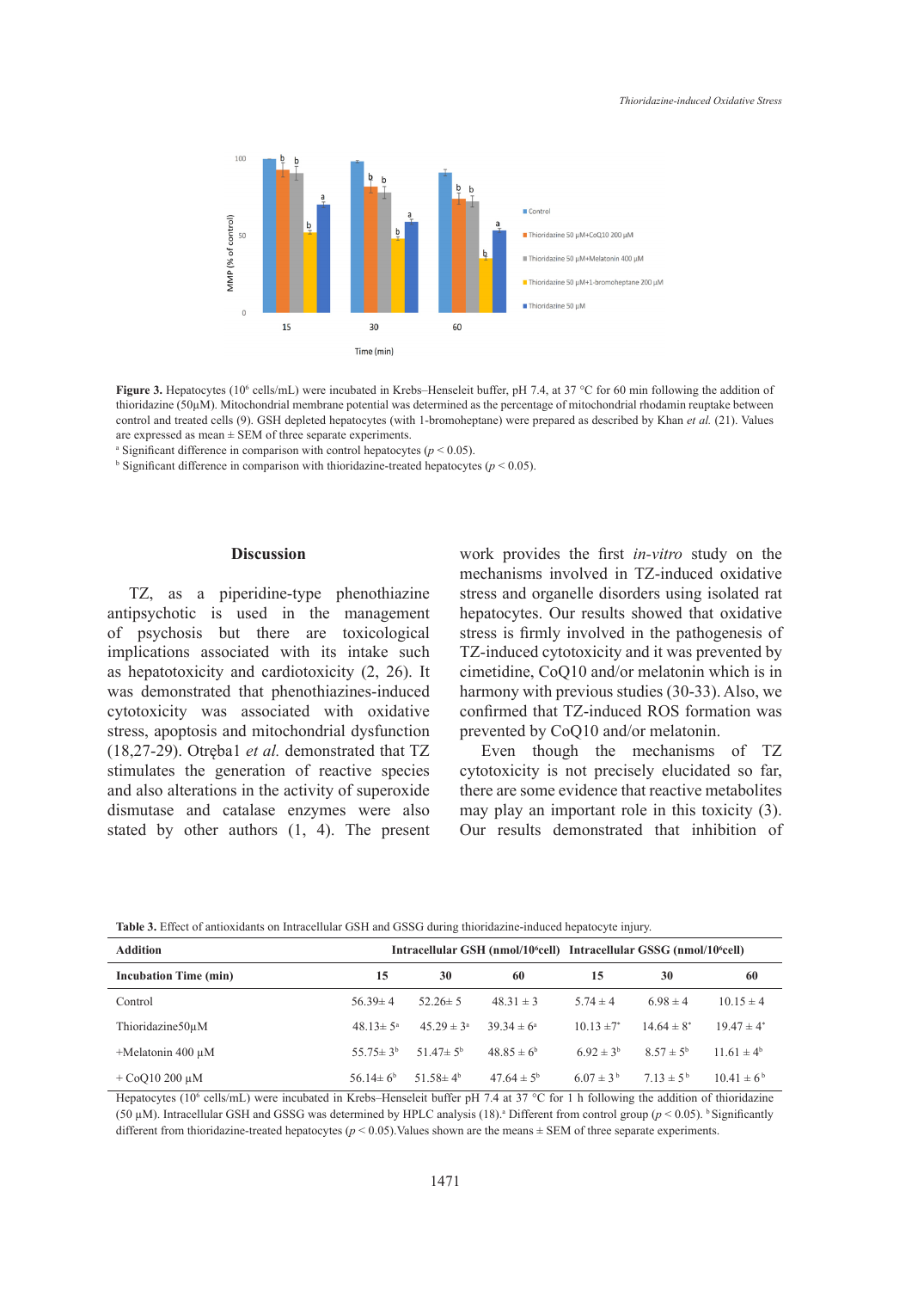

mated by actionic otange following the reutstribution from tysosomes mio cytosof in actionic otange loaded nepatocytes( $\angle$ ). GSH depleted hepatocytes (with 1-bromoheptane) were prepared as described by Khan *et al.* (21)  $f(x) = \frac{1}{2}$  for  $\frac{1}{2}$  and  $\frac{1}{2}$  in the separate experiments (n = 3). **Figure 4.** Hepatocytes (10<sup>6</sup> cells/mL) were incubated in Krebs–Henseleit buffer pH 7.4 at 37 °C for 1 h following the addition of thioridazine (50 µM). Lysosomal membrane fragility was measured as fluorescent intensity unit of diffused cytosolic green fluorescence induced by acridine orange following the redistribution from lysosomes into cytosol in acridine orange loaded hepatocytes(25). GSH

<sup>a</sup> Significant difference in comparison with control hepatocytes ( $p$  < 0.05).

<sup>b</sup> Significant difference in comparison with thioridazine-treated hepatocytes ( $p$  < 0.05).

CYP with cimetidine decreased TZ-induced potent mitochondrial toxicity cytotoxicity indicating that bioactivation of the drug by CYP450 could surge toxicity in hepatocytes; this is in accordance with previous studies (20) studies (20).

LPO as a subsequent event of oxidative stress  $CoQ10$  is a redox-active lipophilic in biological systems increases the membrane permeability and leads to cell death (34). organelles such as mitochondria, lysoson Findings presented by Dhaunsi *et al.* showed that TZ-induced LPO changes the function of the electron transport chain of mitochond certain myelin-related enzymes (35). The present study confirmed that treatment of rat hepatocytes with TZ led to the induction of LPO which was prevented by antioxidants (CoQ10 and/or melatonin), strongly proposing the involvement of oxidative stress in the cytotoxicity of TZ in hepatocytes.

Mitochondria as cell power plants are the main sites of the drug-induced cytotoxicity. ROS are mainly produced in the mitochondria as by-products of respiration carried through the electron transport chain. Numerous studies reported that antipsychotic drugs could inhibit mitochondrial electron transport chain function and activate the mitochondrial permeability transition (MPT) connected with the liberation of cytochrome c and cell death (36, 37). Also, de Faria *et al.* reported that TZ has more

potent mitochondrial toxicity among the other phenothiazine derivatives (27). Consistent with these findings, we demonstrated the implication of mitochondrial impairment in the pathogenesis of TZ-induced cytotoxicity (Figure 3).

CoQ10 is a redox-active lipophilic ROS scavenger and found in various cellular organelles such as mitochondria, lysosomes and Golgi vesicles (38). It takes role as a cofactor in the electron transport chain of mitochondria and plasma membranes, transferring free electrons from complexes I and II to complex III during energy-producing metabolic pathways (39). Exogenous CoQ10 supplementation is used to treat a variety of diseases such as diabetes mellitus (40), carcinomas (41) and mitochondrial diseases (42). Moreover, it has been revealed that CoQ10 has hepatoprotective effects against drug/xenobiotic-promoted cellular damage and oxidative stress in several cases such as statins (10), acetaminophen (16), rizatriptan (43),  $\text{CCI}_{4}$ (44).

Melatonin as a biosynthetic precursor of endogenous antioxidants promotes mitochondrial functions in xenobiotic-induced hepatotoxicity and oxidative stress (45). Significant decrease in MMP collapse with antioxidants (CoQ10 and/ or melatonin) in our study, suggested that MMP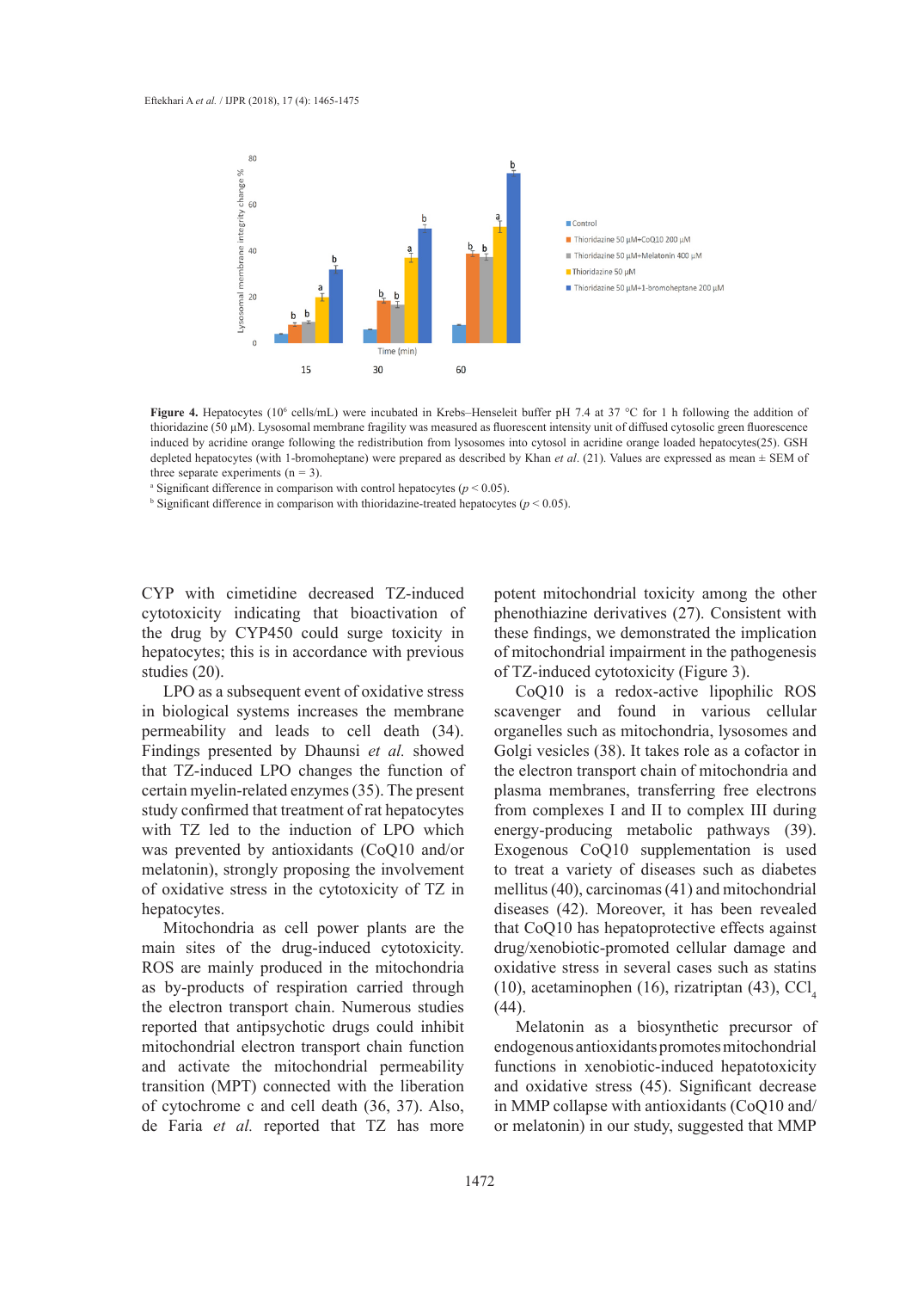decrease was a consequence of oxidative stress which are in line with previous investigations that these potent antioxidants, act either as scavengers of free radicals and/or also might be beneficial for improving mitochondrial oxidative phosphorylation (16).

GSH as an intracellular antioxidant, acts through protecting cells from intracellular ROS formation and LPO by keeping protein thiol groups from oxidation via radicals, hence from the current point of view, glutathione depletion is a bold marker of oxidative stress. Our findings indicate that when hepatocytes were treated with TZ, depletion of glutathione was occurred subsequent to ROS formation and LPO. Furthermore, depletion of GSH led to further cytotoxicity in the context of ROS formation and MMP collapse. These outcomes support the assumption that administered CoQ10 and/or melatonin act substantially to inhibit glutathione depletion and combat destructive effects of LPO and ROS formation.

As a consequence of intracellular ROS production in mitochondria, large amounts of intracellular  $H_2O_2$  are generated and due to the incomplete detoxifying processes, this lipophilic compound easily diffuses in the cell and passes through lysosomal membrane. Fentontype reaction between hydrogen peroxide and lysosomal Fe3+, forms a highly reactive hydroxyl radical that leads to the LPO of membrane and reduces lysosomal integrity with subsequent release of the its enzymatic content into the cytosol (46). Abovementioned destructive pathway results in amplification of oxidative damage from mitochondria and redox-active iron rich lysosomes. Also, Zong *et al*. reported that phenothiazine-induced mitochondrial depolarization and lysosomal dysfunction is cytotoxic in small cell lung carcinoma (47).

Mitigation of TZ-induced lysosomal damage by melatonin and/or CoQ10 reveal the counter action of aforementioned agents on lysosomal membrane permeability and all subsequent stages of the apoptotic cascade which are in agreement with previous studies.

#### **Conclusion**

Our results indicate that TZ-induced liver

damage causes oxidative-stress and subsequent toxic events including: LPO, mitochondrial membrane potential collapse, GSH depletion and lysosomal membrane injury. Therefore, in addition to CoQ10 and/or melatonin, the use of other antioxidants against TZ-induced hepatotoxicity is the forthcoming research field to be documented.

#### **Acknowledgment**

The authors would like to thank Drug Applied Research Center of Tabriz University of Medical Sciences, Tabriz, Iran, for providing technical facilities. This is a report of a database from thesis entitled "Evaluation of the mechanisms of hepatic injuries induced by antipsychotic drugs" (Grant number: 101/93) registered in "Drug Applied Research Center». The authors are also thankful to the university's "Students' Research Committee" for providing technical supports to the study.

#### **References**

- Otręba M, Beberok A, Wrześniok D, Rok J and (1) Buszman E. Effect of thioridazine on antioxidant status of HEMn-DP melanocytes. *Naunyn Schmiedebergs Arch. Pharmacol*. (2015) 388: 1097-104.
- Amaral L and Molnar J. Potential therapy of multidrug-(2) resistant and extremely drug-resistant tuberculosis with thioridazine. *In-vivo* (2012) 26: 231-6.
- Wen B and Zhou M. Metabolic activation of the (3) phenothiazine antipsychotics chlorpromazine and thioridazine to electrophilic iminoquinone species in human liver microsomes and recombinant P450s. *Chem. Biol. Interact*. (2009) 181: 220-6.
- Rukmini M, D›souza B and D›souza V. Superoxide (4) dismutase and catalase activities and their correlation with malondialdehyde in schizophrenic patients. *Indian J. Clin. Biochem*. (2004) 9: 114-8.
- (5) Tolosa L, Gomez-Lechon MJ, Perez-Cataldo G, Castell JV and Donato MT. HepG2 cells simultaneously expressing five P450 enzymes for the screening of hepatotoxicity: identification of bioactivable drugs and the potential mechanism of toxicity involved. *Arch. Toxicol*. (2013) 87: 1115-27.
- Eftekhari A, Ahmadian E, Panahi-Azar V, Hosseini H, (6) Tabibiazar M and Maleki Dizaj S. Hepatoprotective and free radical scavenging actions of quercetin nanoparticles on aflatoxin B1-induced liver damage: *in-vitro*/*in-vivo* studies. *Artif. Cells Nanomed. Biotechnol*. (2018) 46: 411-20.
- Ahmadian E, Babaei H, Nayebi AM, Eftekhari A and (7)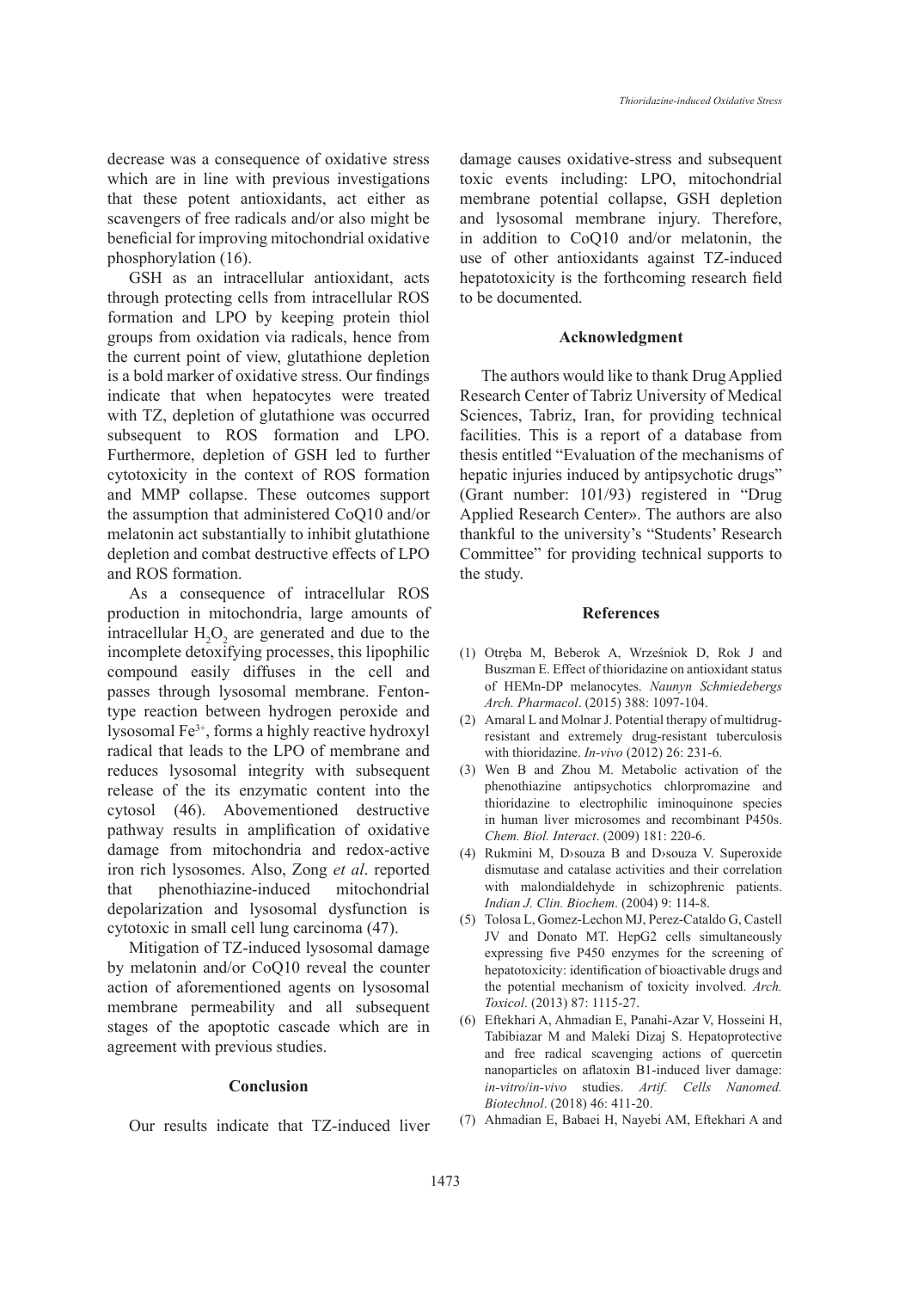Eghbal MA. Mechanistic approach for toxic effects of bupropion in primary rat hepatocytes. *Drug Res*. (2017) 67: 217-22.

- Eftekhari A, Ahmadian E, Azarmi Y, Parvizpur A, (8) Hamishehkar H and Eghbal MA. *In-vitro*/*vivo* studies towards mechanisms of risperidone-induced oxidative stress and the protective role of coenzyme q10 and n-acetylcysteine. *Toxicol. Mech. Methods* :26 (2016) 520-8.
- Ahmadian E, Eftekhari A, Khalili Fard J, Babaei H, (9) Mohajjel Nayebi A, Mohammadnejad D and Eghbal MA. *In-vitro* and *in-vivo* evaluation of the mechanisms of citalopram-induced hepatotoxicity. *Arch. Pharm. Res*. (2017) 40: 1296-313.
- (10) Ahmadian E, Babaei H, Mohajjel Nayebi A, Eftekhari A and Eghbal MA. Venlafaxine-Induced Cytotoxicity Towards Isolated Rat Hepatocytes Involves Oxidative Stress and Mitochondrial/Lysosomal Dysfunction. *Adv. Pharm. Bull*. (2016) 6: 521.
- Mandegary A, Saeedi A, Eftekhari A, Montazeri V (11) and Sharif E. Hepatoprotective effect of silyamarin in individuals chronically exposed to hydrogen sulfide; modulating influence of TNF-α cytokine genetic polymorphism. *DARU J. Pharm. Sci*. (2013) 21: 8.
- $(12)$  Reiter RJ, Tan DX and Maldonado MD. Melatonin as an antioxidant: physiology versus pharmacology. *J. Pineal. Res*. (2005) 39: 215-6.
- Winiarska K, Fraczyk T, Malinska D, Drozak J (13) and Bryla J. Melatonin attenuates diabetes-induced oxidative stress in rabbits. *J. Pineal. Res*. (2006) 40: 168-76.
- Littarru GP and Tiano L. Clinical aspects of coenzyme (14) Q10: an update. *Nutrition* (2010) 26: 250-4.
- $(15)$  Carocho M and Ferreira IC. A review on antioxidants, prooxidants and related controversy: natural and synthetic compounds, screening and analysis methodologies and future perspectives. *Food Chem. Toxicol*. (2013) 51: 15-25.
- Eftekhari E, Ahmadian E, Azami A, Johari-Ahar M (16) and Eghbal MA. Protective effects of coenzyme Q10 nanoparticles on dichlorvos-induced hepatotoxicity and mitochondrial/lysosomal injury. *Environ. Toxicol.* (2018) 33: 167-77.
- (17) Eghbal MA, Abdoli N and Azarmi Y. Efficiency of hepatocyte pretreatment with coenzyme Q10 against statin toxicity. *Arh. Hig. Rada Toksikol*. (2014) 65: 101-7.
- $(18)$  Eghbal MA, Tafazoli S, Pennefather P and O>Brien PJ. Peroxidase catalysed formation of cytotoxic prooxidant phenothiazine free radicals at physiological pH. *Chem. Biol. Interact*. (2004) 151: 43-51.
- (19) Jamshidzadeh A, Niknahad H and Kashafi H. Cytotoxicity of chloroquine in isolated rat hepatocytes. *J. Appl. Toxicol*. (2007) 27: 322-6.
- (20) Eftekhari A, Azarmi Y, Parvizpur A and Eghbal MA. Involvement of oxidative stress and mitochondrial/ lysosomal cross-talk in olanzapine cytotoxicity in freshly isolated rat hepatocytes. *Xenobiotica* (2016) 46: 369-78.
- $(21)$  Khan S and O>Brien PJ. 1-bromoalkanes as new potent nontoxic glutathione depletors in isolated rat hepatocytes. *Biochem. Biophys. Res. Commun*. (1991) 179: 436-41.
- (22) Heidari R, Babaei H and Eghbal MA. Cytoprotective effects of taurine against toxicity induced by isoniazid and hydrazine in isolated rat hepatocytes. *Arh. Hig. Rada Toksikol*. (2013) 64: 15-24.
- Eskandari MR, Moghaddam F, Shahraki J and (23) Pourahmad J. A comparison of cardiomyocyte cytotoxic mechanisms for 5-fluorouracil and its prodrug capecitabine. *Xenobiotica* (2015) 45: 79-87.
- (24) Reed DJ, Babson JR, Beatty PW, Brodie AE, Ellis WW and Potter DW. High-performance liquid chromatography analysis of nanomole levels of glutathione, glutathione disulfide, and related thiols and disulfides. *Anal. Biochem*. (1980) 106: 55-62.
- (25) Pourahmad J, Eskandari MR, Kaghazi A, Shaki F, Shahraki J and Fard JK. A new approach on valproic acid induced hepatotoxicity: involvement of lysosomal membrane leakiness and cellular proteolysis. *Toxicol. In-vitro* (2012) 26: 545-51.
- (26) Marwick KF, Taylor M and Walker SW. Antipsychotics and abnormal liver function tests: systematic review. *Clin. Neuropharmacol*. (2012) 35: 244-53.
- (27) de Faria PA, Bettanin F, Cunha RL, Paredes-Gamero EJ, Homem-de-Mello P, Nantes IL and Rodrigues T. Cytotoxicity of phenothiazine derivatives associated with mitochondrial dysfunction: A structure-activity investigation. *Toxicology* (2015) 330: 44-54.
- (28) Motohashi N, Kawase M, Satoh K and Sakagami H. Cytotoxic potential of phenothiazines. *Curr. Drug Targets*. (2006) 7: 1055-66.
- (29) Zhelev Z, Ohba H, Bakalova R, Hadjimitova V, Ishikawa M, Shinohara Y and Baba Y. Phenothiazines suppress proliferation and induce apoptosis in cultured leukemic cells without any influence on the viability of normal lymphocytes. *Cancer Chemother. Pharmacol*. (2004) 53: 267-75.
- (30) Liu J, Ying M, Zhang J, Tu W, Zeng C, Wu B, Wang Q, Shen H, Zhu Z and Cai H. Thioridazine upregulates programmed cell death 4 to induce apoptosis in nasopharyngeal carcinoma through the PI3K/Akt signalling pathway. *Anti-Cancer Drugs* (2018) 29: 118-27.
- (31) Kang S, Dong SM, Kim B-R, Park MS, Trink B, Byun H-J and Rho SB. Thioridazine induces apoptosis by targeting the PI3K/Akt/mTOR pathway in cervical and endometrial cancer cells. *Apoptosis* (2012) 17: 989-97.
- (32) Toler SM. Oxidative stress plays an important role in the pathogenesis of drug-induced retinopathy. *Exp. Biol. Med*. (2004) 229: 607-15.
- (33) Chakraborty B, Hawes E, McKay G, Hubbard J, Korchinski E, Midha K, Choc M.G and Robinson WT. S-oxidation of thioridazine to psychoactive metabolites: an oral dose-proportionality study in healthy volunteers. *Drug Metabol. Drug Interact*. (1988) 6: 425-38.
- (34) Ahmadian E, Eftekhari A, Babaei H, Nayebi AM and